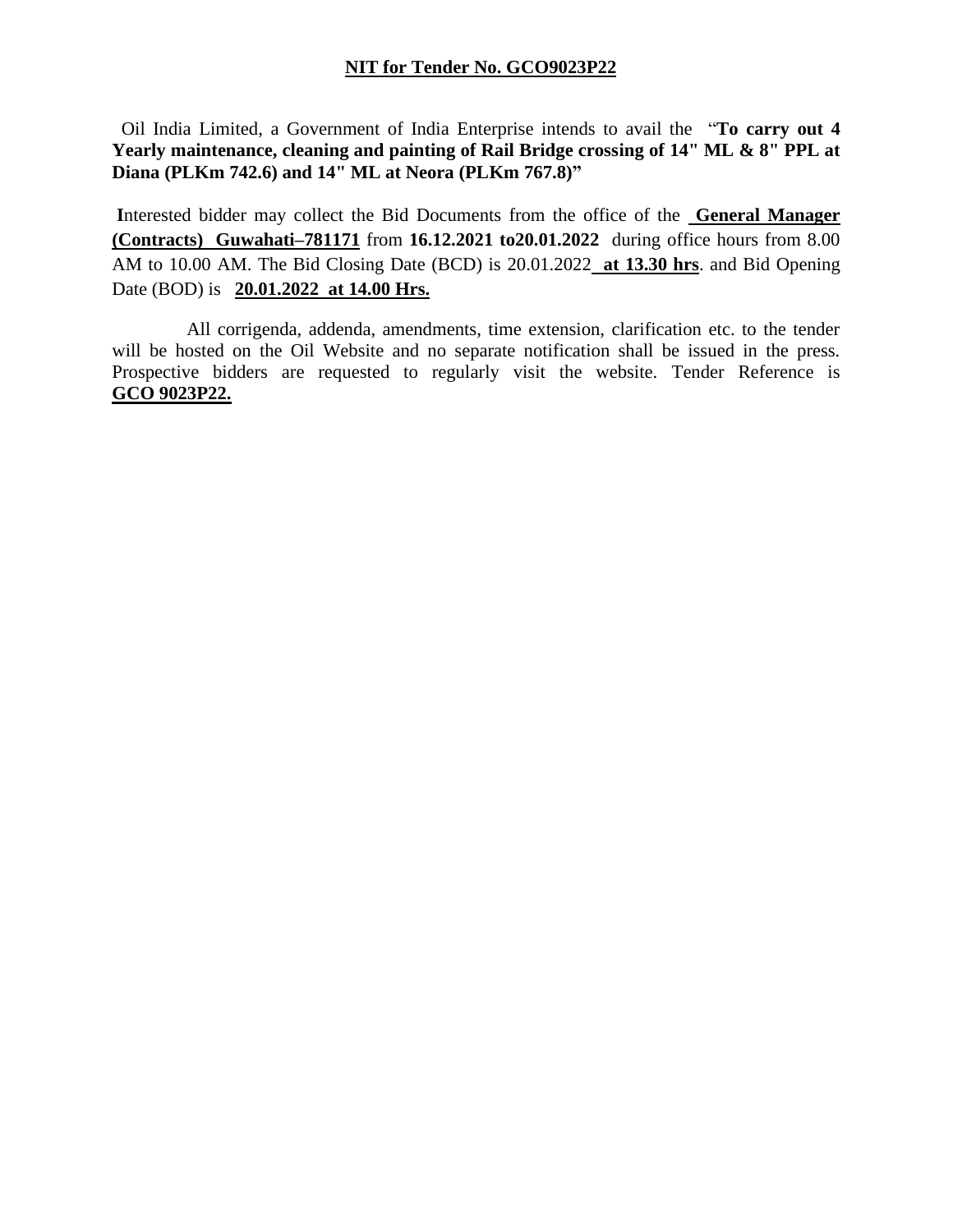# **BID REJECTION CRITERIA (BRC) / BID EVALUATION CRITERIA (BEC)**

The bid shall conform generally to the specifications and terms and conditions given in the Bidding Documents. Bids will be rejected in case material and services offered do not conform to the required parameters stipulated in the technical specifications. Notwithstanding the general conformity of the bid to the stipulated specifications, the following requirements will have to be particularly met by the Bidders without which the same will be considered as non-responsive and rejected. All the documents related to BEC/BRC shall be submitted along with the TechnoCommercial Bid.

## **1.0 Financial capability: Bidders must have:**

**(A)** Annual financial turnover as per Audited Annual Reports **in any of the preceding three(3)** financial years should be at least **Rs. 1,26,700.00**

# **FOR CONSORTIUM :**

At least one member of the consortium to meet the above criteria of 50% turnover. The other members of consortium should meet minimum 25% turnover requirement.

- **(B)** Net Worth should be positive for the preceding financial year.
- **(C)** For proof of Annual Turnover & Net worth any one of the following document must be submitted along with the bid:
	- i) A certificate issued by a practicing Chartered/Cost Accountant (with Membership Number and Firm Registration Number), certifying the Annual turnover & Net worth

#### **OR**

- ii) Audited Balance Sheet along with Profit & Loss account.
- **(D)**In case the bidder is a Central Govt. Organization/PSU/State Govt. Organization/Semi-State Govt. Organization or any other Central/State Govt. Undertaking, where the auditor is appointed only after the approval of Comptroller and Auditor General of India and the Central Government, their certificates may be accepted even though **FRN (Firm Registration Number)** is not available. However, bidder to provide documentary evidence for the same.
- **(E)** Considering the time required for preparation of financial statements, if the last date of preceding financial/accounting year falls within the preceding six months reckoned from the original bid closing date and the financial statements of the preceding financial/accounting year are not available with the bidder then the financial turnover of the previous three financial/accounting years excluding the preceding financial/accounting year will be considered. In such cases, the Net Worth of the previous financial/accounting year excluding the preceding financial/accounting year will be considered. However, the bidder has to submit an affidavit/undertaking certifying that the balance sheet/financial statements for the financial year\_\_\_\_\_\_\_\_\_(as the case may be)has actually not been audited so far.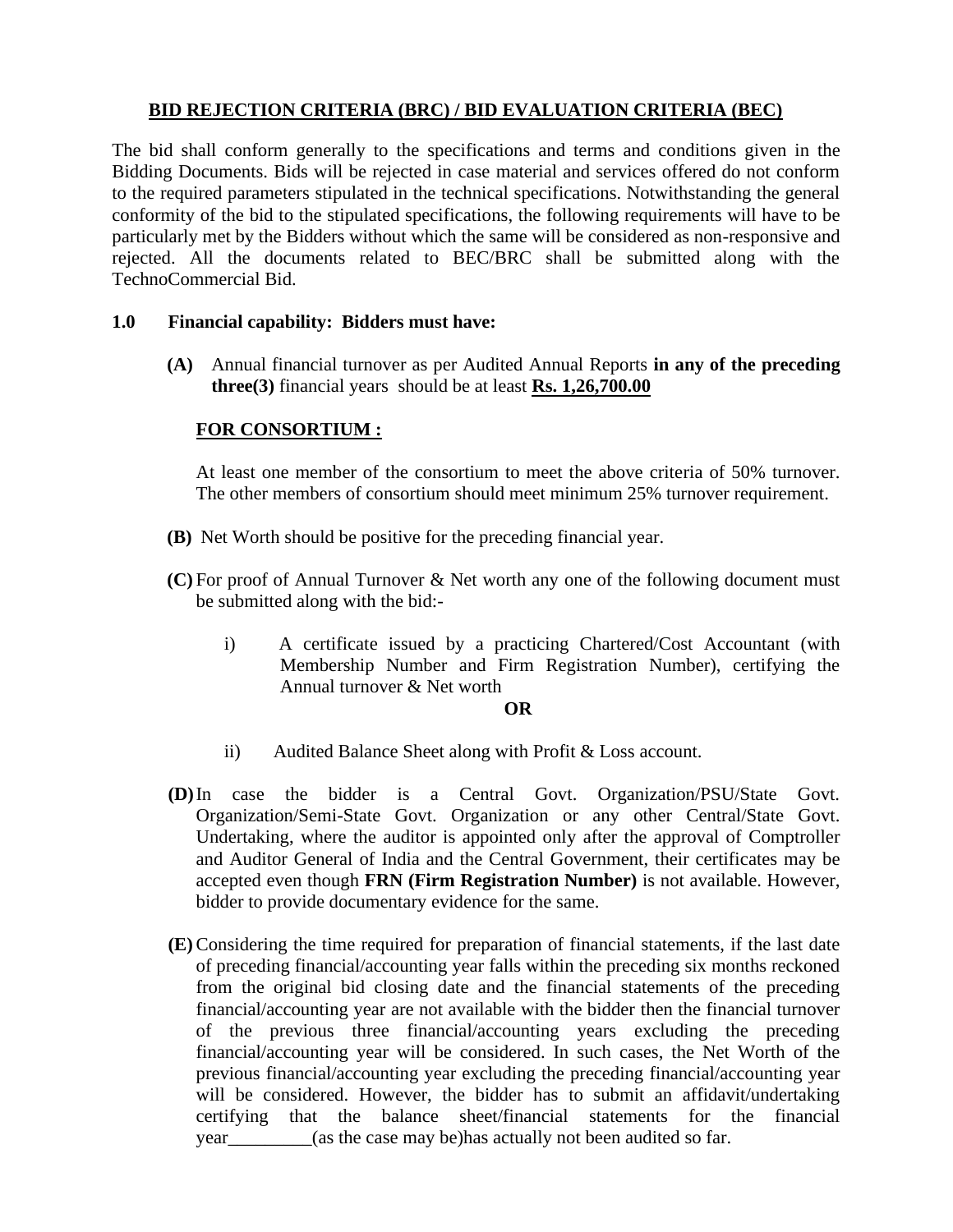#### **2.0 Experience: Bidders must have:**

2.1 Experience of having successfully completed similar work during last 7 years ending last day of month previous to the one in which applications are invited should be either of the following::

## **(i) Experience of at least 1(one) similar work of Rs. 2,11,200.00**

## **Similar Work means :**

**CARRYING OUT MAINTENANCE WORK FOR HYDROCARBON PIPELINES ATTACHED TO RAILWAY BRIDGE/SUSPENSION CROSSING**

Note: -

1) A job executed by a bidder for its own organization / subsidiary cannot be considered as experience for the purpose of meeting BEC

2) In case of tenders for Annual rate contracts / Maintenance and Service contracts, if the prospective bidder is executing rate / maintenance /service contract which is still running and the contract value / quantity executed prior to due date of bid submission is equal to or more than the minimum prescribed value in the BEC such experience will also be taken in to consideration provided that the bidder has submitted satisfactory work / supply / service execution certificate issued by end user.

3) Documentary proof must be furnished in support of the experience by way of purchase order / work order / contract document along with completion certificate from the organization to whom such services have been rendered.

- 3.0 Deviation to the following provision of the tender document shall make the bid liable for rejection:
	- i. Firm price
	- ii. EMD / Bid Bond
	- iii. Scope of work
	- iv. Specifications
	- v. Price Schedule
	- vi. Delivery / Completion Schedule
	- vii. Period of Validity of Bid
	- viii. Liquidated Damages
	- ix. Performance Bank Guarantee / Security deposit
	- x. Guarantee of material / work
	- xi. Arbitration / Resolution of Dispute
	- xii. Force Majeure
	- xiii. Applicable Laws
	- xiv. Integrity Pact, if applicable
	- xv. Any other condition specifically mentioned in the tender documents
- 4.0. Bidders have to furnish the followings:-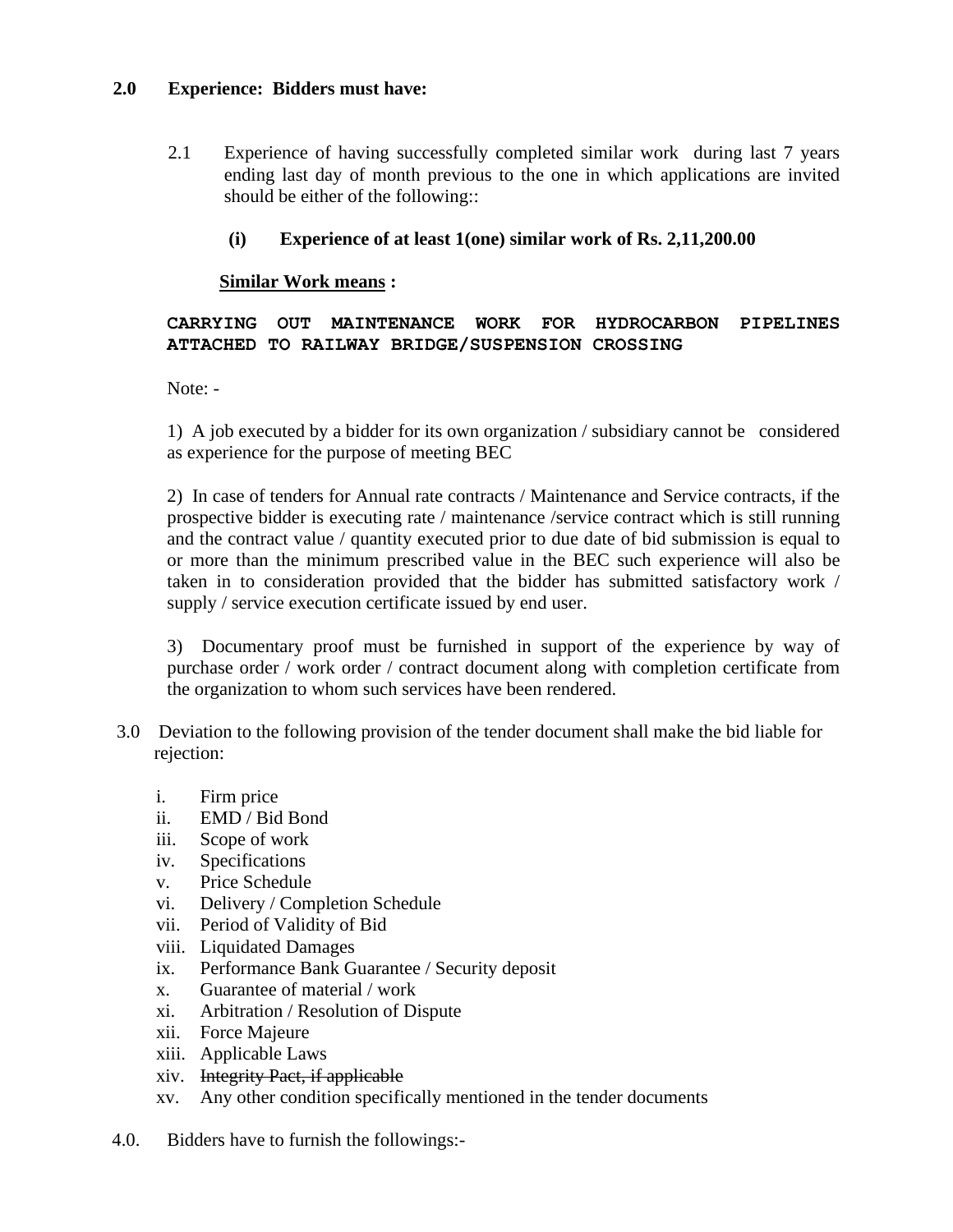- 1 NAME OF FIRM
- 2 DETAIL POSTAL ADDRESS
- 3 TELEPHONE NO.
- 4 MOBILE NO.
- 5 E-MAIL ID
- 6 FAX NO.
- 7 CONTACT PERSON
- 8 CONTACT PERSON'S CONTACT NO.
- 9 TAX EXAMPTION CERTIFICATE NO, if applicable. (Self-Attest copy required)
- 10 CST REGD. NO, if applicable . (Self-Attest copy required)
- 11 LOCAL SALE TAX REGD.NO if applicable. (Self-Attest copy required)
- 12 PAN NO. (Self-Attest copy required)
- 13 VAT REGD.NO, if applicable. (Self-Attest copy required)
- 14 BANK ACCOUNT NO.
- 15 BANK ACCOUNT TYPE
- 16 BANK NAME
- 17 BANK ADDRESS
- 18 GST. NO (Self Attest copy required)
- 5.0 Other Information /Documents: Bidders must furnish the following information with relevant documents wherever necessary:
	- a) Tax Exemption Certificate, if any, if /applicable.
	- b) PAN no. (Photocopy of the PAN card required).
	- c) Service Tax registration No.
	- d) VAT registration no. , if applicable.
	- e) Bank account No. with name of Bank, Type of account, Bank address.
	- f) P.F. Account No. / Code.
- 6.0 Other Information /Documents: Bidders must furnish the following information with For proof of experience, the following document/photocopy must be submitted along with the bid:
	- a) Certificate issued by any other PSU/Government department for last seven years experience from the date of opening the bid, showing:-:
		- i) Gross Value of Job done;
		- ii) Nature of job done; and
		- iii) Time period covering the financial year(s) as per NIT.
	- b) In case of OIL contractor, copy of certificate of completion (COC)/Work Order showing gross value of job. It may be clearly noted that simply mentioning of OIL COC/WO no. will not be accepted.

# 7.0 **COMMERCIAL:**

1. Bidder shall submit the offer under "*Single Stage" Single Bid System*". Technical bid" and the "Price Bid".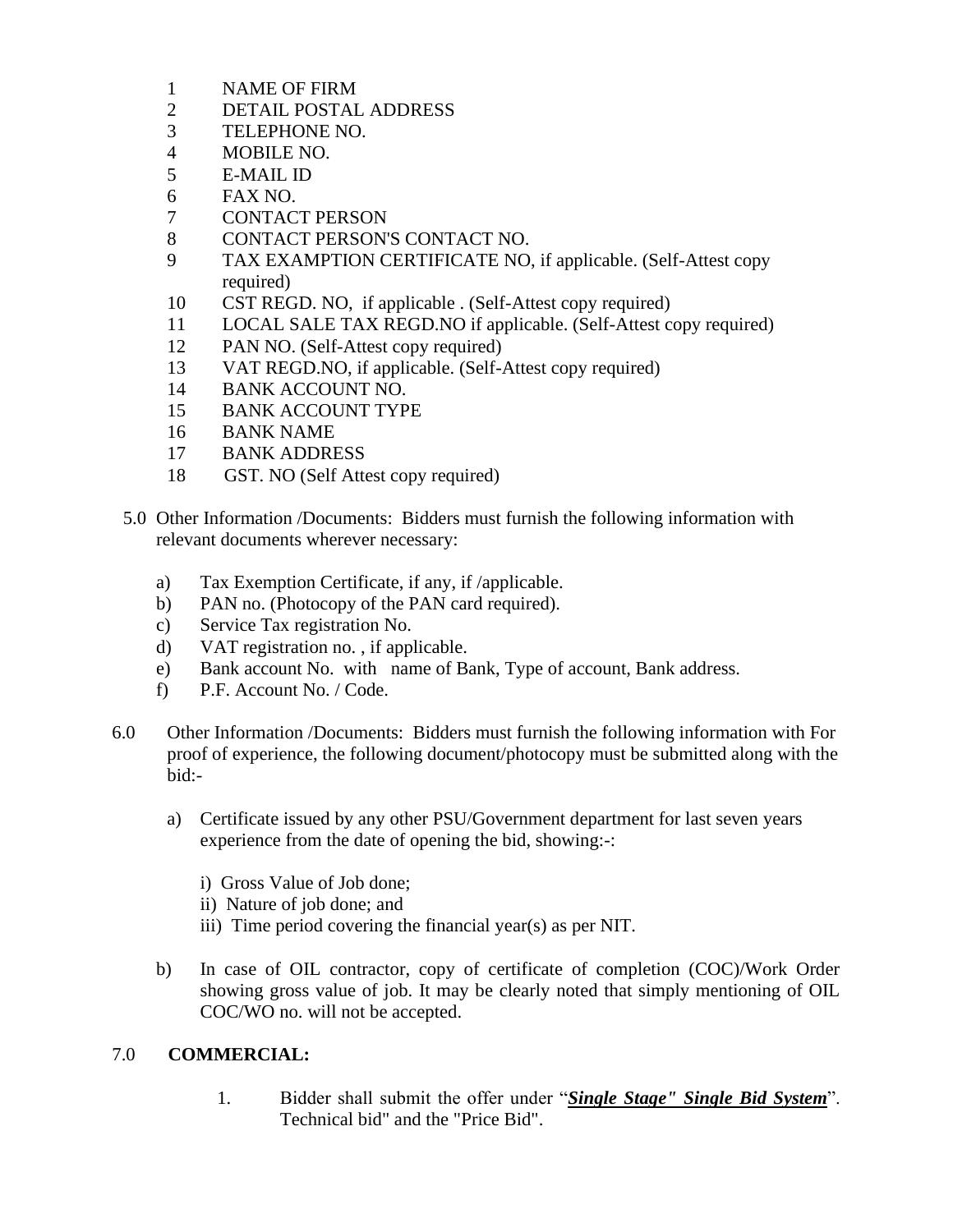- 2. Bidder shall furnish Bid Security along with Bid. Bid security shall be furnished as a part of 'Technical Bid'. **Any bid not accompanied by a proper bid security will be rejected.** Bidder shall submit original document to the address as specified with BCD before Bid opening date and time, otherwise Bid will be rejected.
- 3. Bidder shall furnish Bid Security as referred in Relevant Section of the Bid document so as to reach the Company (i.e. OIL) before due date of closing. **Any bid for which bid security is not received before due Date of Bid Closing will be rejected.**
- 4. Validity of the bid shall be minimum **90 days**. Bids with lesser validity will be rejected.
- 5. Any bid received in the form of Telex/Cable/Fax/E-mail/ Telephone call will not be accepted.
- 6. **Bidders must quote clearly and strictly in accordance with the price schedule outlined in relevant section of Bidding Documents; otherwise the bid will be rejected.**
- 7. **Any bid containing false statement will be rejected.**
- 8. **The Bid Documents are not transferable. Bids made by parties who have not purchased the Bid Documents from the Company will be rejected.**
- 9. **Any Bid received by the Company after the deadline for submission of bids prescribed by the Company will be rejected.**
- 10. **Price quoted by the successful Bidder must be firm during the performance of the Contract and not subject to variation on any account. A bid submitted with an adjustable price will be treated as non-responsive and rejected.**
- 11. Bids shall be typed or written in indelible ink and shall be signed by the bidder or his authorized representative.
- 12. Any physical documents wherever called for, submitted by bidders shall contain no interlineations, white fluid erasures or overwriting except as necessary to correct errors made by the Bidder, in which case such correction shall be initialed by the person or persons who has/have digitally signed the Bid.
- 13. Bidder shall fulfill all the relevant clauses applicable for this Tender.

# 8.0 **Evaluation of Bids**:

The Bids will be evaluated as per the Bid Evaluation Criteria (BEC) as stated herein under: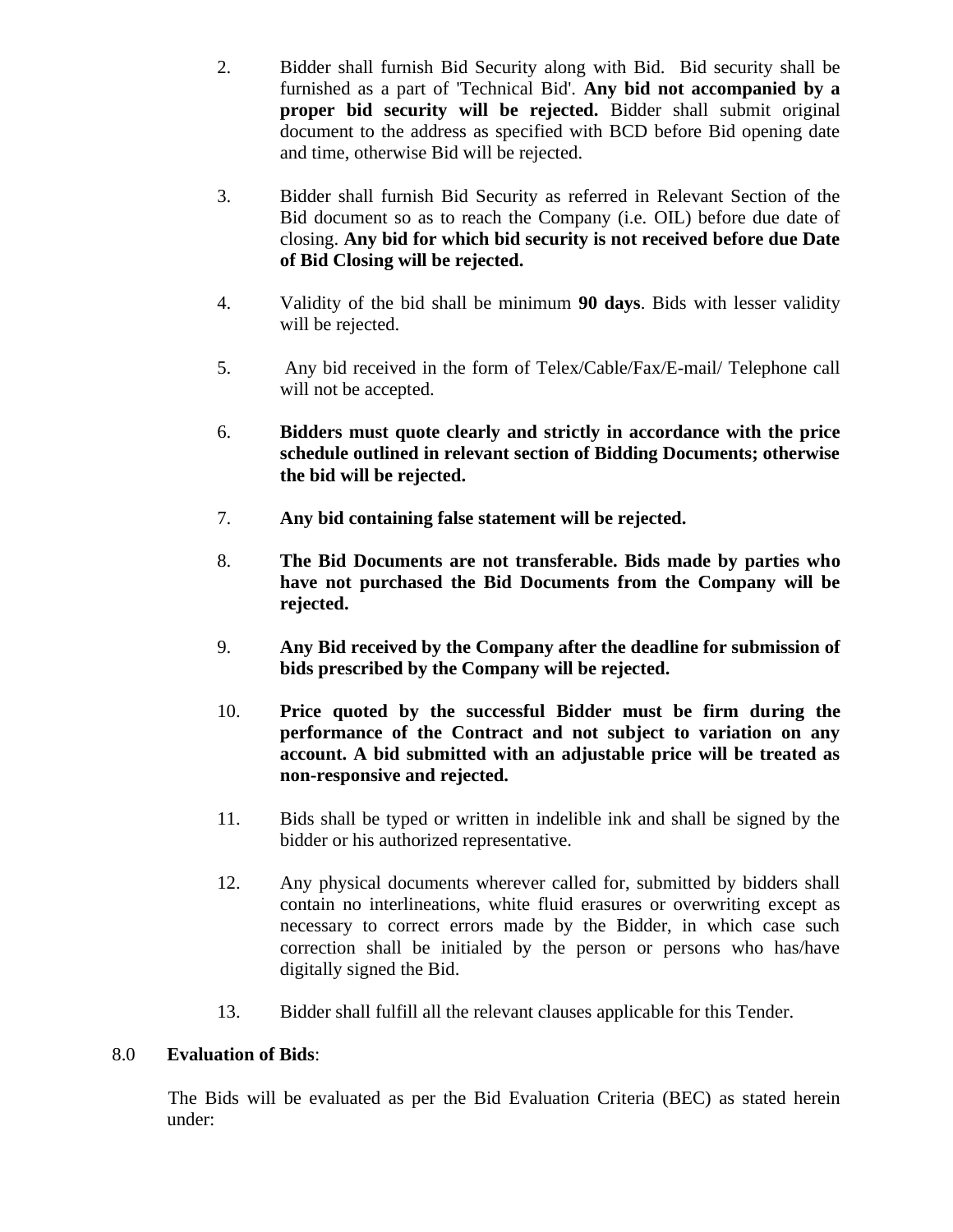# **BID EVALUATION CRITERIA (BEC)**

- .1 Bids conforming to the terms and conditions stipulated in the bid document and considered responsive and subject to qualifying the Bid Rejection Criteria will be considered for further evaluation.
- 2 **To ascertain the inter-se-ranking, the comparison of the responsive bids will be made on the basis of total amount quoted for the items of SOQ.**
- 3 **In case more than one bidder emerges as lowest bidder due to equal rate quoted by the bidder, then the lowest bidder will be decided by draw of lots. Company's decision in this regard is final and binding to all bidders.**
- 4 Any discount/rebates offered shall not be considered for evaluation of bids. However, if the lowest bidder happens to be the final acceptable bidder for award of contract and if they have offered any discount/rebate the contract shall be awarded after taking into consideration such discount/rebate after negotiation or otherwise.
- 5 Company will open the Bids in the presence of Bidder's representatives who choose to attend at the date, time and place mentioned in the Forwarding Letter. However, an authorization letter from the bidder must be produced by the Bidder's representative at the time of bid opening. Unless this Letter is presented, the representative will not be allowed to attend the bid opening. Only one representative against each bid will be allowed to attend.
- 6 Bid for which an acceptable notice of withdrawal has been received shall not be opened. Company will examine bids to determine whether they are complete, whether requisite Bid Securities have been furnished, whether documents have been properly signed and whether the bids are generally in order.
- 7 At bid opening, Company will announce the Bidder's names, written notifications of bid modifications or withdrawal, if any, the presence of requisite Bid Security and such other details as the Company may consider appropriate.
- 8 Company shall prepare, for its own records, document containing the information disclosed to those present in accordance.
- 9 **To assist in the examination, evaluation and comparison of bids the Company may at its discretion, ask the Bidder for clarifications of its bid. The request for clarification and the response shall be in writing and no change in the price or substance of the bid shall be sought, offered or permitted.**
- 10 Prior to the detailed evaluation, Company will determine the substantial responsiveness of each bid to the requirement of the Bidding Documents. For purpose of these paragraphs, a substantially responsive bid is one, which conforms to all the terms and conditions of the Bidding Document without deviations or reservation. A deviation or reservation is one which affects in any way substantial way the scope, quality, or performance of work, or which limits in any substantial way, in-consistent way with the bidding documents, the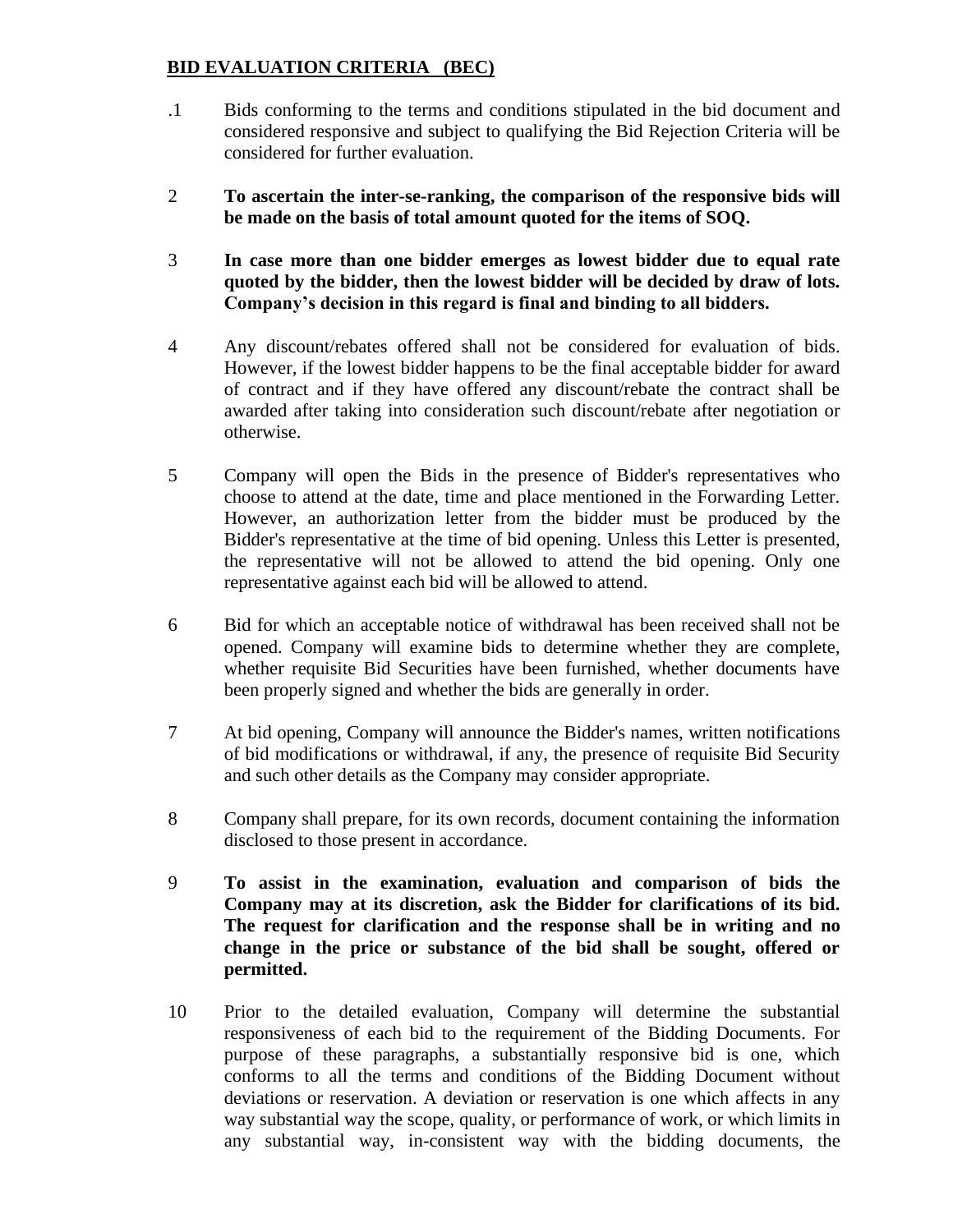Company's right or the bidder's obligations under the contract, and the rectification of which deviation or reservation would affect unfairly the competitive position of other bidders presenting substantial responsive bids. The Company's determination of bid's responsiveness is to be based on the contents of the Bid itself without recourse to extrinsic evidence.

- 11 A Bid determined as not substantially responsive will be rejected by the Company and may not subsequently be made responsive by the Bidder by correction of the non-conformity.
- 12 The Company may waive minor informality or nonconformity or irregularity in a bid, which does not constitute a material deviation, provided such waiver, does not prejudice or affect the relative ranking of any Bidder.

## 9.0 **OPENING OF COMMERCIAL/ PRICE BIDS:**

- 1 *Company will open the Commercial/Price Bids of all the Bidders on a specific date in presence of interested bidders.*
- 2 The Company will examine the Price quoted by Bidders to determine whether they are complete, any computational errors have been made, the documents have been properly signed, and the bids are generally in order.
- 3 *Arithmetical errors will be rectified on the following basis. If there is a discrepancy between the unit price and the total price (that is obtained by multiplying the unit price and quantity) the unit price shall prevail and the total price shall be corrected accordingly. If any Bidder does not accept the correction of the errors, their bid will be rejected.*
- 4 **All entries in the offer must be made in English. Rates quoted must be firm and shall be both in figures and words. In case of any discrepancy the rates quoted in words will prevail**. No overwriting shall be allowed and all corrections must be initiated.
- 5 **Bidders are requested quote their rates in the Price Format enclosed as per SOQ. Rates quoted shall be both in figures and words. In case of any discrepancy the rates quoted in words will prevail.**
- 6 **In case, any of the clauses in the BRC contradict with other clauses of Bid Document elsewhere, then the clauses in the BRC shall prevail.**

#### **10.0 EXEMPTION OF TENDER FEE AND EMD:**

- (i) Micro & small Enterprises (MSME) ,Small Scale Industries (SSI) registered with NSIC under Single Point Registration Scheme are exempted from payment of EMD for the items they are registered with NSIC. Valid registration certificate with NSIC must be enclosed along with the application for issuing tender documents.
- (ii) Public Sector Undertakings (PSU) ,**Central Govt. Departments** are also exempted from payment.